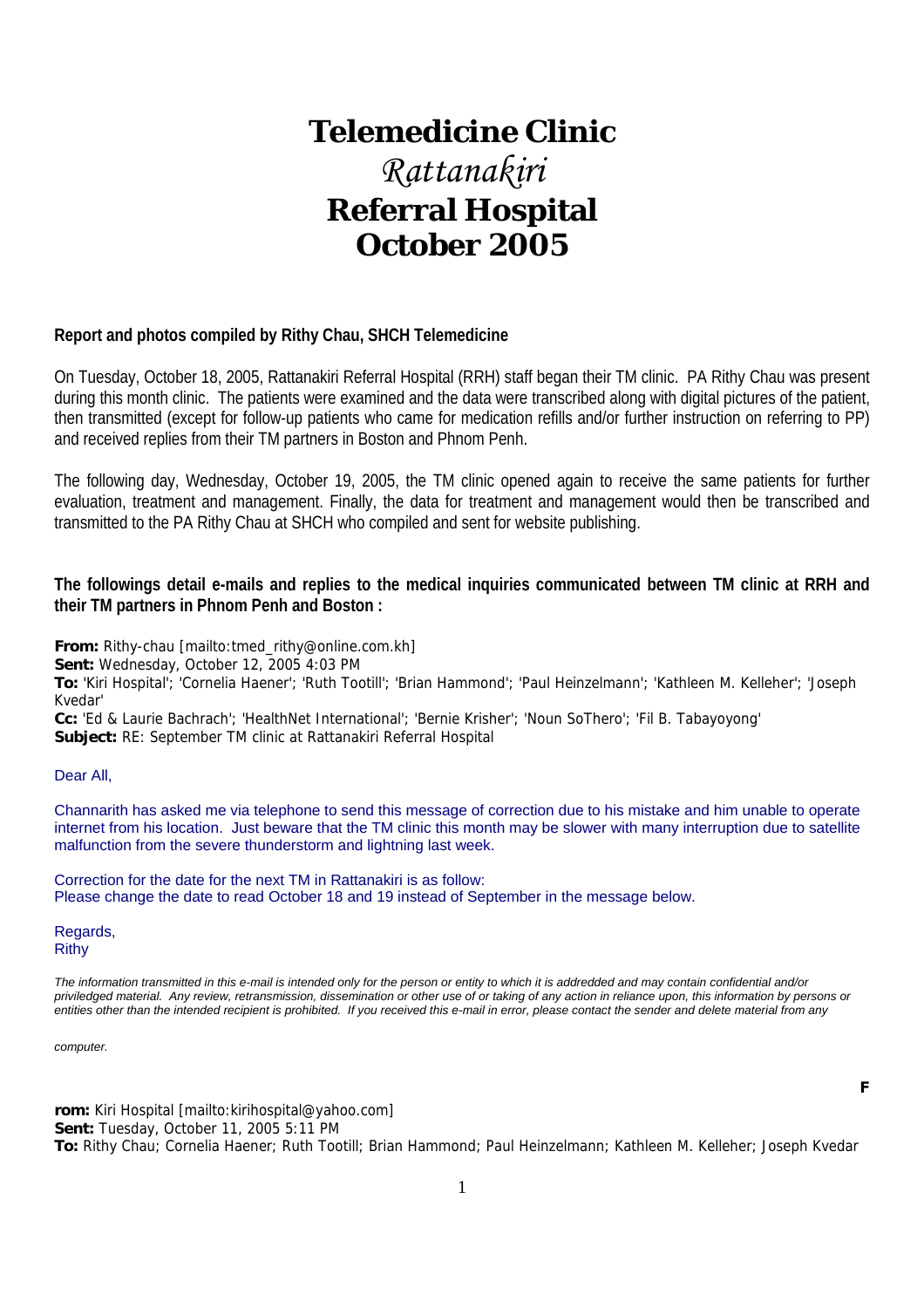**Cc:** Ed & Laurie Bachrach; HealthNet International; Bernie Krisher; Noun SoThero; Fil B. Tabayoyong **Subject:** September TM clinic at Rattanakiri Referral Hospital

Dear All,

 Please be informed that the next TM clinic at Rattanakiri Referral Hospital will be held on Tuesday, September 18,2005 beginning at 8:00am local time for one full day. We expect to enter and transmit the patient data to those of you at SHCH and at Partner in Boston that evening.

 Please try to respond before noontime the following day, Wednesday, September19, 2005.The patents will be asked to return to the hospital that afternoon on Wednesday to receive treatment along with a follow up plan or referral.

Thank you very much for your cooperation and service.

Best regards,

Channarith Ly

**From:** Kiri Hospital [mailto:kirihospital@yahoo.com] **Sent:** Tuesday, October 18, 2005 5:05 PM **To:** Rithy Chau; Cornelia Haener; Ruth Tootill; Brian Hammond; Paul Heinzelmann; Kathleen M. Kelleher; Joseph Kvedar **Cc:** Bernie Krisher; Noun SoThero; Fil B. Tabayoyong; Ed & Laurie Bachrach; HealthNet International **Subject:** Rattanakiri Referal Hospital patient KL# 00141

Dear all,

This is the patient KL # 00141and her photos.

Best regards,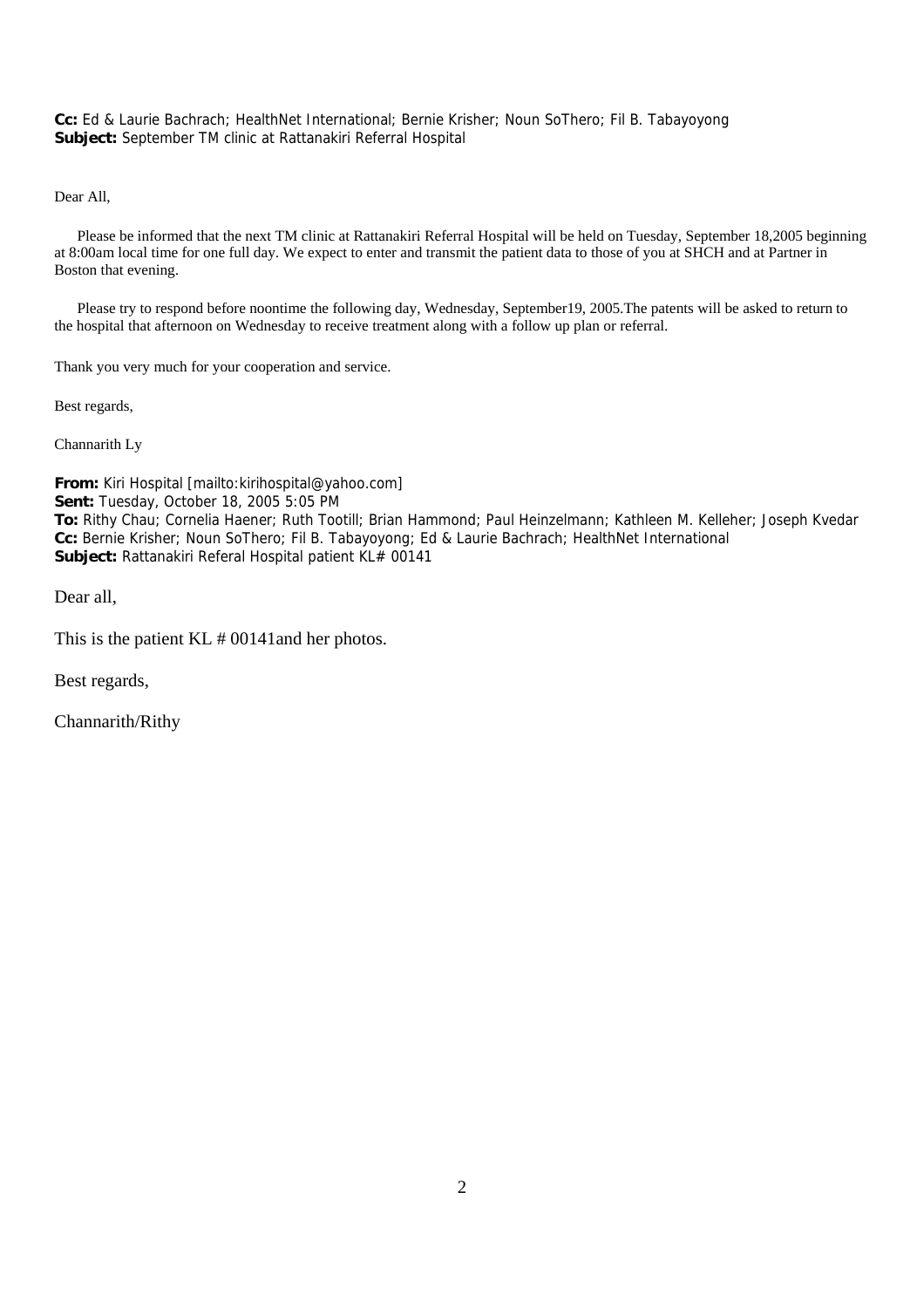

**Patient: KL#00141, 56F, Village II** 

#### **Chief Complaint: Back bone pain x 2 years**

**HPI:** 56 F with PMH of PTB in 1980 presented with back bone pain x 2 y off and on with generalized joint pain of her body (less severe) exception of femoral head joint pain and toes; she went to have treatment at the private clinic in Kampong Cham and Kandal Provinces with unknown medications. Her symptoms did not resolve. She has complaint of back bone pain which locates in L1-L5 and unable to bend down to reach her toes and has difficulty to move her body to the right or left. Also both anterior thigh muscle pain off and on. No radiation pain, no numbness, no tingling, walking without assistance, not able to carry or lift >5kg, denied fever, cough, sputum production, cardiopulmonary problem; no trauma, no accident, no

surgery, no GU c/o. She said she developed gastritis/dyspepsia after she took the unknown medications for her back. no blood in stool, no melena, no n/v, normal BM.

**PMH/SH:** injection of Streptomycin(1g) X 6M for PTB since 1980; Gastritis, HTN? (unknown med taken prn)

**Social Hx:** none EtOH, no smoke **Allergies:** none **Family Hx:** none **ROS:** upset stomach **PE: Vital Signs: BP: 130/90(L) 120/80(R) P 75 R20 T37.5 Wt General:** Alerted and oriented **HEENT:** unremarkable

**Chest:** Lungs:clear both sides; HRRR no murmur

**Abdomen:** soft, active BS, no organomegaly, no tenderness

**Musculoskeletal:** ROM at hip caused L1-L 5 location pain,unable to bend her body forward due to pain of back. good tone.

**Neuro:** DTR2+, Sensory and motor are intact

**GU:** none

**Rectal:** none

**Previous Lab/Studies:** 14/10/05 ASLO (negative), RF test (negative), exagon TB test (negative), gluc=0.97g/l, H. pylori (postive)

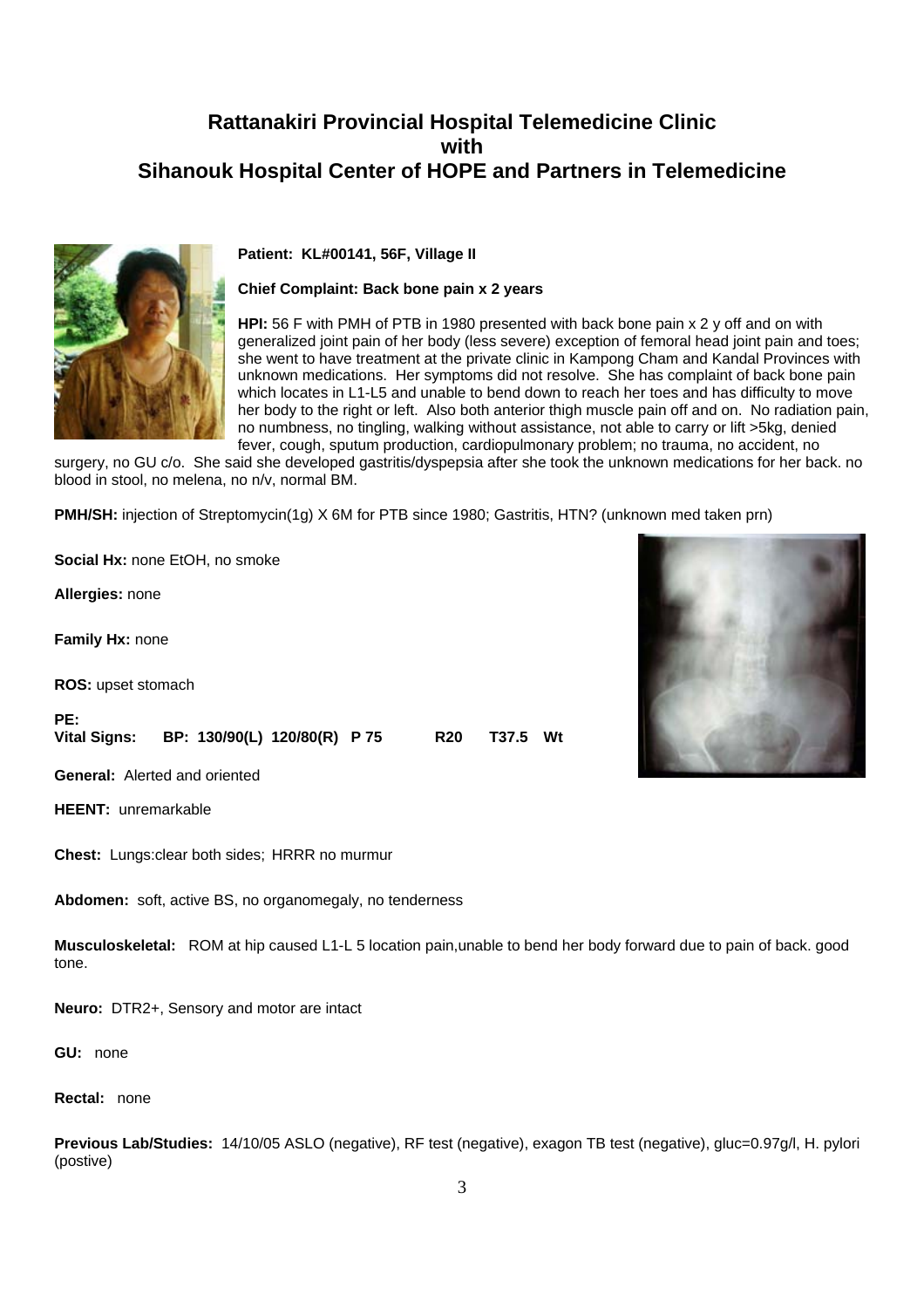#### **Lab/Studies Requests:** x-ray of back bone, chest x- ray (to r/o TB lesions)

**Assessment:** 1. PUD 2. Muscle pain/LBP due to disc compression 3. Arthritis? 4. Parasititis 5. HTN?

#### **Plan:** 1. H. pylori eradication

- 2. Mebendazole 500mg chew 1 po once
- 3. Paracetamol 2 tab qid x prn pain
- 4. Carisoprodol 350mg 1 po bid prn severe pain
- 5. B-complex 1 po qd

**Comments/Notes:** Please give a good idea

#### **Examined by:** Dr san **Date: 18/10/05**

Please send all replies to kirihospital@yahoo.com and cc: to tmed rithy@online.com.kh . *The information transmitted in this e-mail is intended only for the person or entity to which it is addredded and may contain confidential and/or priviledged material. Any review, retransmission, dissemination or other use of or taking of any action in reliance upon, this information by persons or entities other than the intended recipient is prohibited. If you received this e-mail in error, please contact the sender and delete material from any computer.*

**From:** Ruth Tootill [mailto:ruth\_tootill@online.com.kh]

**Sent:** Wednesday, October 19, 2005 8:47 AM

**To:** Kiri Hospital; Rithy Chau; Cornelia Haener; Brian Hammond; Paul Heinzelmann; Kathleen M. Kelleher; Joseph Kvedar **Cc:** Bernie Krisher; Noun SoThero; Fil B. Tabayoyong; Ed & Laurie Bachrach; HealthNet International **Subject:** Re: Rattanakiri Referal Hospital patient KL# 00141

#### Dear Channarith,

I think this lady probably has degenerative disease of her spine. Clinically she seems to have no sciatic nerve compression. The anterior thigh pain may be due to higher compression L1/L2, does she have any sensory loss in this area or pain on hyperextension of the hip, while lying prone? The AP x-ray shows osteophytes and some degree of wedging of her lumber vertebrae. However, it is difficult to see all the pedicles and therefore, difficult to occlude destruction of the vertebral bodies due to some other process such as metastases or infection. It would also be good to have a lateral view of the lumber spine as this would also give us more details about the vertebral bodies and the disc spaces. Two views are better than one!

I would suggest performing a lateral lumber spine xray and perhaps a trial of a nonsteriodal anti-inflammatory as you plan to protect her stomach already.

Thanks Ruth

**From:** Fiamma, Kathleen M. [mailto:KFIAMMA@PARTNERS.ORG] **Sent:** Wednesday, October 26, 2005 5:43 AM **To:** tmed\_rithy@online.com.kh; kirihospital@yahoo.com **Cc:** Heinzelmann, Paul J.,M.D. **Subject:** FW: Rattanakiri Referal Hospital patient KL# 00141

The critical data is the lumbar sacral spine, but the resolution on my computer screen is not good enough for me to make out details. L3 vertebra looks foreshortened suggesting vertebral collpase. A lateral view would be helpful to clarify findings. There is no vertebral sclerosis to suggest past or active TB osteomyelitis or metastatic disease of bone. She has no perimenopausal osteoporosis that could contribute towards vertebral fractures.

The history of back pain with stiffness suggests ankylosing spondylitis, however back pain was not progressive. Furthermore this condition would be unusual in a woman. The spine xray did not show sclerosis of sacroiliac joints or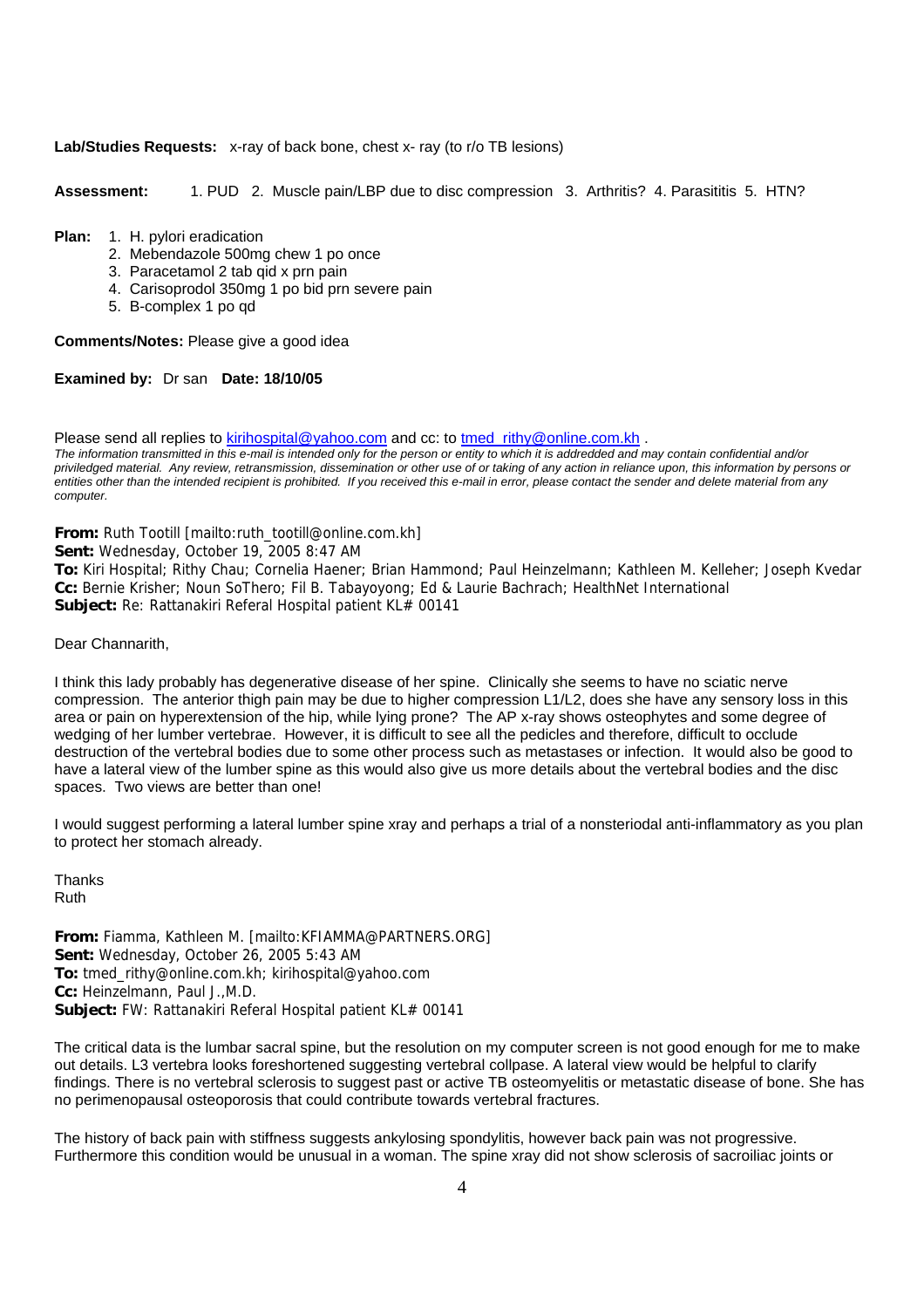calcification of longitudinal ligament. Intermittent back pain suggests facet joint arthritis. Stiffness could be from deconditioning and disuse with loss of functional movement. However xray did not show obvious facet joint sclerosis though the L5-S1 facet joints look sclerotic. Again this interpretation is limited by screen resolution and absence of laterval view of LS spine. There is no sciatica to suggest a prolapsed vertebral disc. Radiation of pain to anterior thighs can be associated with facet joint arthritis.

Mild lumbar sclerosis is present and may be a contributing factor to low back pain, but is not severe enough to explain back pain completely by itself. There is no congenital spina bifida or other variation like lumbarization of S1 or fusion of L5-S1 that may be associated with back pain. A lateral view could rule out congenital spondylolisthesis.

So to summarize: get a lateral LS spine view, send both AP and lateral films for radiological reading and diagnosis. Clinical diagnosis is likely facet joint arthritis of L5-S1 joint.

As for management:start with ibuprofen 600 mg tid on full stomach for pain. Carisopodol for spasm is OK. Review with her physical therapy including proper back posture, protection of back during movement, back stretching and strengthening exercises to improve functionality. In Boston, we would later consider referral to physiatrist for facet joint steroid injection to relieve pain if she does not improve.

Heng Soon Tan, M.D.

**From:** Kiri Hospital [mailto:kirihospital@yahoo.com] **Sent:** Tuesday, October 18, 2005 10:15 PM **To:** Rithy Chau; Cornelia Haener; Ruth Tootill; Brian Hammond; Paul Heinzelmann; Kathleen M. Kelleher; Joseph Kvedar **Cc:** Bernie Krisher; Noun SoThero; Fil B. Tabayoyong; Ed & Laurie Bachrach; HealthNet International **Subject:** Rattanakkiri Referal Hospital patient ST #00142

Dear all,

This is the patient ST #00142 and her photos.

Best regards,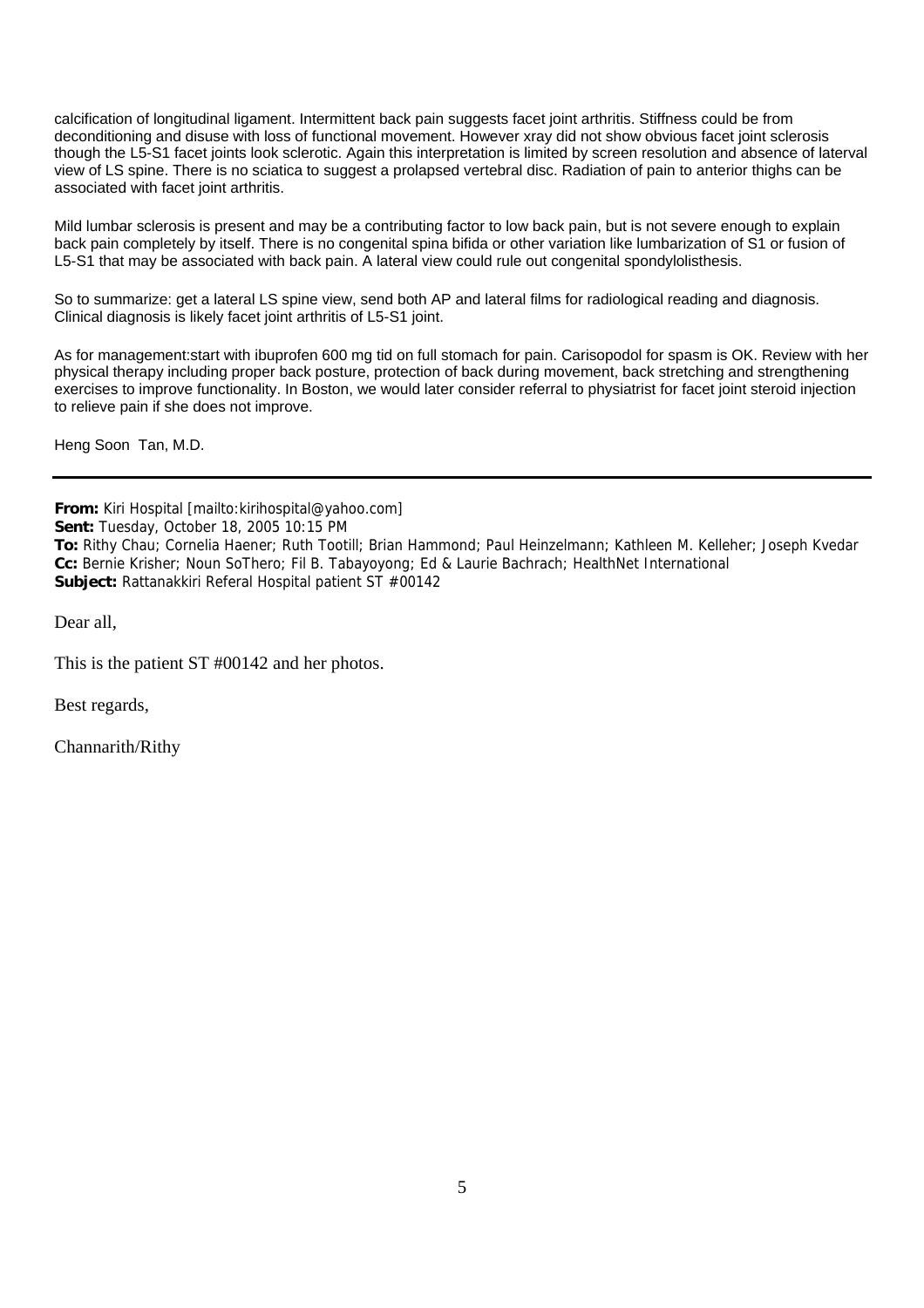

### **Patient: ST#00142, 29F, TMEY Village**

**Chief Complaint:** a small mass on neck x 1yr

**HPI:** Postpartum of last child, she presented with the palpitation off and on and tremor of extremities off and on and a small mass developing on neck for one year with headache, weight loss x7kg/yr, she complaint of burning epigastric pain and regurgitation, nausea in early morning. +low appetite, difficulty sleeping, malaise; denied fever, diaphoresis, hot flashes, edema, CP, SOB, cough, dysphagia, change in vision, tinnitis. The mass stay the same size without progression. Never seek tx for the neck mass.

**PMH/SH:** unremarkable

**Social Hx:** no EtOH, no smoke, started to drink coffee this year

**Allergies:** none

**Family Hx:** none

**ROS:** No GU complaint

**PE: Vital Signs: BP 90/60 P70 R20 T37. Wt** 48kg



**General:** alert and oriented

**HEENT:** PERRLA and EOMI, good acuity, no oropharyngeal lesions, no lymphadenopathy, smooth round mass about 1cm diameter, mobile when swallowing, no tenderness, no bruit.

| TITH.<br>1 keeping                            |  |
|-----------------------------------------------|--|
|                                               |  |
|                                               |  |
|                                               |  |
| <b>BELLET</b><br>[57]<br><b>WA'R DIRECTOR</b> |  |

**Chest:** Lungs:clear both sides; HRRR no murmur

**Abdomen:** unremarkable

**Musculoskeletal:** unremarkable

**Neuro:** DTRs normal, sensory and motor are intact, no tremor

**GU:** no exam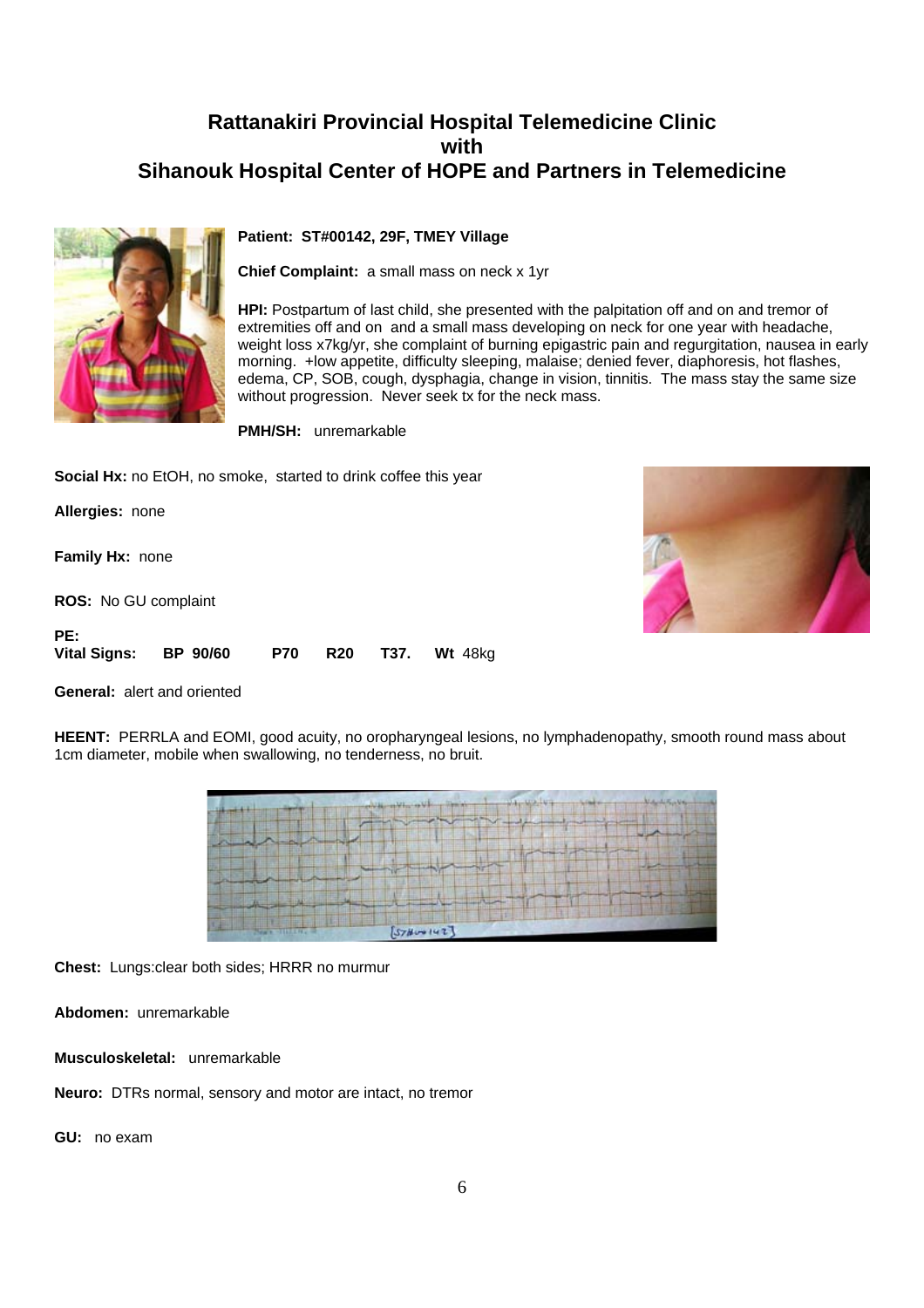**Rectal:** not exam

**Previous Lab/Studies:**

**Lab/Studies Requests:** ultrasound of mass of neck , EKG

**Assessment:** 1. thyroid cyst? vs. goiter 2. Dyspepsia 3. Parasititis

**Plan:** 1. Check free T4 and TSH at SHCH

- 2. MgAlOH3 250/120mg chew 2tab qid prn
- 3. Mebendazole 500mg chew 1 po qhs

**Comments/Notes:** give a good idea

**Examined by:** Dr San **Date: 18/10/05**

| <b>Half En</b><br>15 7 8 8 |                                                                                              |
|----------------------------|----------------------------------------------------------------------------------------------|
| <b>Hubstrate</b>           |                                                                                              |
| <b>basic</b>               |                                                                                              |
|                            |                                                                                              |
|                            | Patient id:<br>Doctor : :Rong Veng<br>Hospital :Ratlanskiri KH. <mark>HITMA</mark> N<br>1137 |

Please send all replies to kirihospital@yahoo.com and cc: to tmed\_rithy@online.com.kh . *The information transmitted in this e-mail is intended only for the person or entity to which it is addredded and may contain confidential and/or priviledged material. Any review, retransmission, dissemination or other use of or taking of any action in reliance upon, this information by persons or entities other than the intended recipient is prohibited. If you received this e-mail in error, please contact the sender and delete material from any computer.*

**From:** Fiamma, Kathleen M. [mailto:KFIAMMA@PARTNERS.ORG] **Sent:** Wednesday, October 19, 2005 2:55 AM **To:** Kiri Hospital **Cc:** tmed\_rithy@online.com.kh **Subject:** FW: Rattanakkiri Referal Hospital patient ST #00142

**This young lady appears to have a thyroid mass/nodule, 1 cm in size. Some symptoms suggest hyperthyroidism, but physical exam does not. Unfortunately I cannot see well the ultrasound. So I am not sure whether this is a nodule or a diffuse goiter, which would suggest Graves' disease or postpartum thyroiditis.**

**First step would be measuring TSH. If TSH is low, a thyroid scan would be indicated for likely "hot" nodule or other causes of hyperthyroidism.** 

**If TSH not low, thyroid scan can be omitted as a "cold" nodule could be suspected. A non-emergent biopsy (fine needle) of the nodule should be done in this case, as in all palpable thyroid nodules that are cold. I will be glad to follow-up if further information accumulates.** 

**Thank you.**

Giuseppe Barbesino, MD Thyroid Associates Massachusetts General Hospital-Harvard Medical School

 **From:** Ruth Tootill [mailto:ruth\_tootill@online.com.kh]

**Sent:** Wednesday, October 19, 2005 8:35 AM

**To:** Kiri Hospital; Rithy Chau; Cornelia Haener; Brian Hammond; Paul Heinzelmann; Kathleen M. Kelleher; Joseph Kvedar **Cc:** Bernie Krisher; Noun SoThero; Fil B. Tabayoyong; Ed & Laurie Bachrach; HealthNet International **Subject:** Re: Rattanakkiri Referal Hospital patient ST #00142

Dear Channarith/Rithy,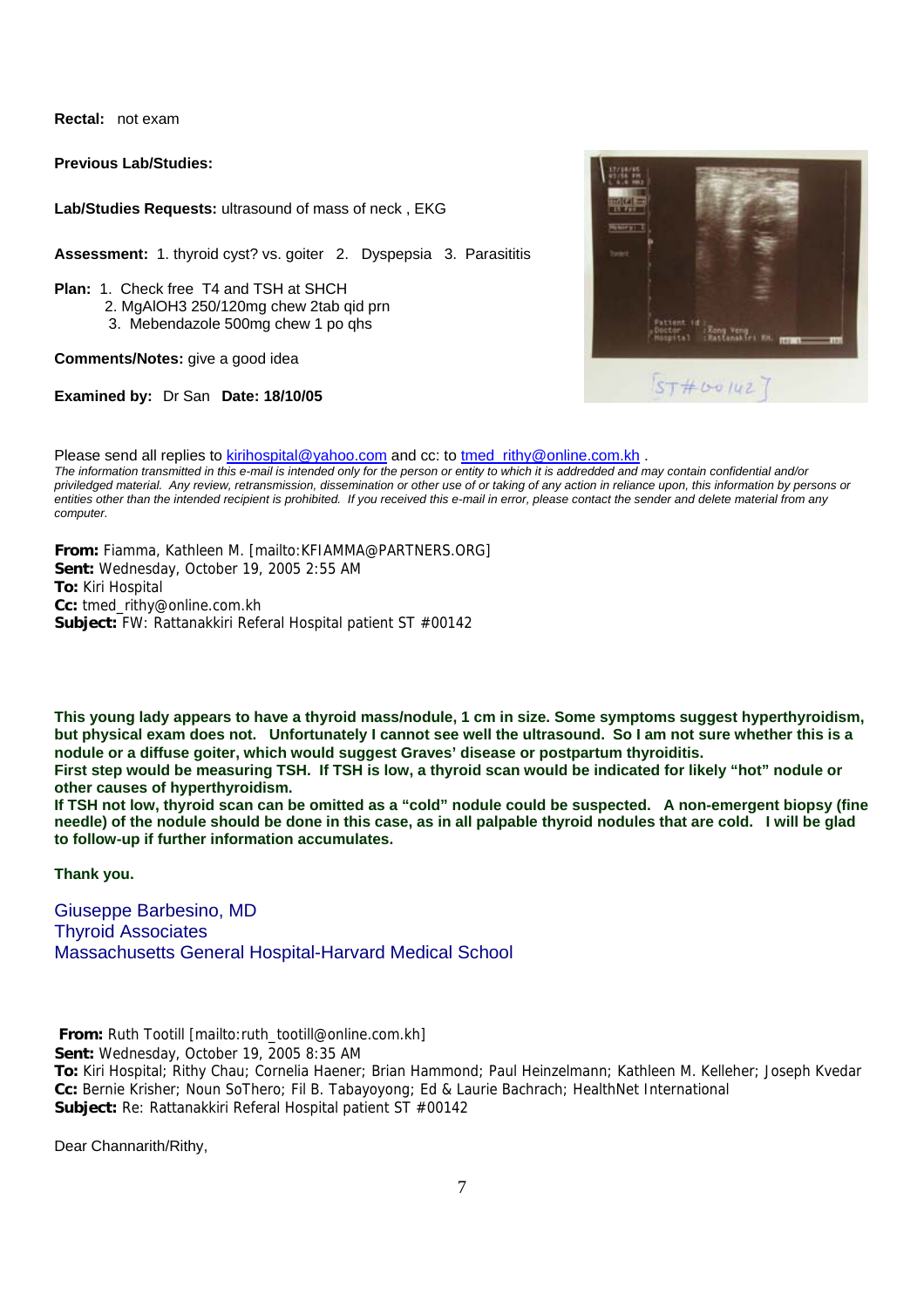I think your investigations of her thyroid are appropriate. The ultrasound suggests that the mass is not a cyst.

I am slightly concerned about her weight loss and general symptoms. However, if the period of weight loss covers her immediate post-partum time, and her weight is now more stable this would be less concerning.

Thanks for such a complete evaluation.

Ruth

**From:** Kiri Hospital [mailto:kirihospital@yahoo.com]

**Sent:** Tuesday, October 18, 2005 3:12 PM

**To:** Cornelia Haener; Ruth Tootill; Brian Hammond; Paul Heinzelmann; Kathleen M. Kelleher; Joseph Kvedar **Cc:** Bernie Krisher; Noun SoThero; Fil B. Tabayoyong; Ed & Laurie Bachrach; HealthNet International **Subject:** Rattanakiri Referral Hospital TM clinic Patient OS#00143

Dear All,

This is the first case of this month Patient OS#00143 and her photos.

Best regards,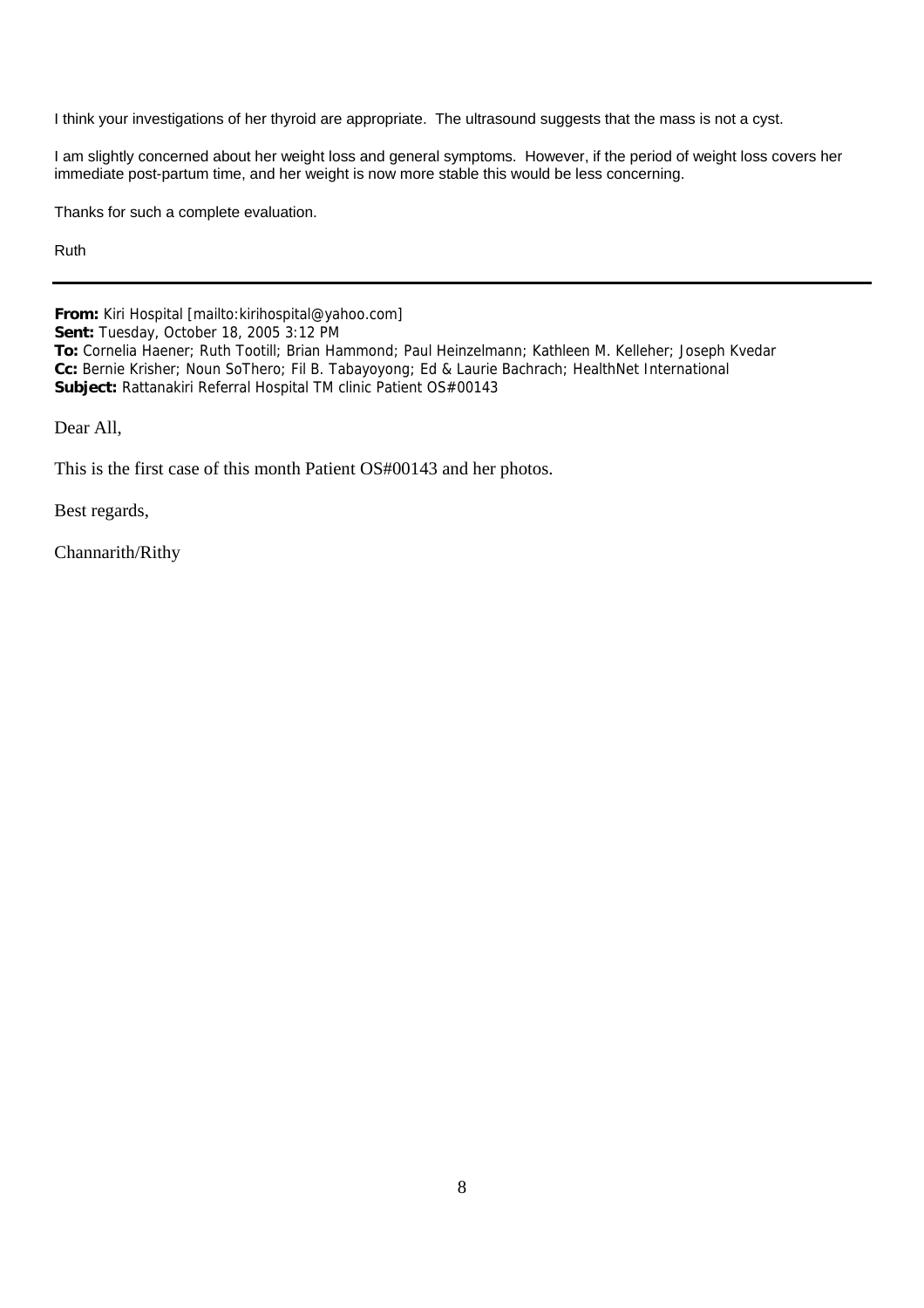

#### **Patient: OS#00143, F 48y.o, Village Thmey**

**Chief Complaint:** Palpitation, Dyspnea x 1year **HPI:** One year ago she felt sore throat, fever, cough, no dyspnea, she went to buy the medicine from the pharmacy and she became better but about a haft month after she felt dyspnea, dizziness, fatigue, papitation, cough from time to time she was treated with unknown modern medicine but can help her from time to time in addition 6 or 7 days before she came to hospital dyspnea increasing until she can go up only 5 or 6 stairs

**PMH/SH:** no surgery no accident **Social Hx:** no smoking and drinking alcohol, regular period



**Family Hx:** none

**ROS: PE: Vital Signs: BP 140/80 mmHg P 6/min R 22/min T 36 C Wt 60/kg**

**General:** normal consciousness, looks well, anxiety, no cough, no sputum, fatigue, anorexia

**HEENT:** Head normal, jugular venous distention, no bruits no thyromegaly, conjuncitiva no cyanosis no pallor, ENT normal neck soft no enlarged LN

**Chest:** normal breath sound, no crackle no wheezees, Heart systolic crescendo 2/4 murmur pulmonic area

**Abdomen:** no hepatosplenomegaly, positve BS, no abdominal pain, no tenderness

**Musculoskeletal:** no swelling on his both feet

**Neuro:** Eye ball movement normal, corneal reflex normal, pupils 3mm, face no paralysis, reflex normal, motor and sensory normal both sides

**GU:** unremarkable

**Rectal:** not examined

**Previous Lab/Studies: 18.10.2005 Chest X ray, abdominal ultrasound, EKG**  Hb:14g/dl Urine test: BS 90 mg/dl, UA normal

**Lab/Studies Requests:** Total cholesterol, creatinine, glucose, potassium, triglycerides, BUN, sodium

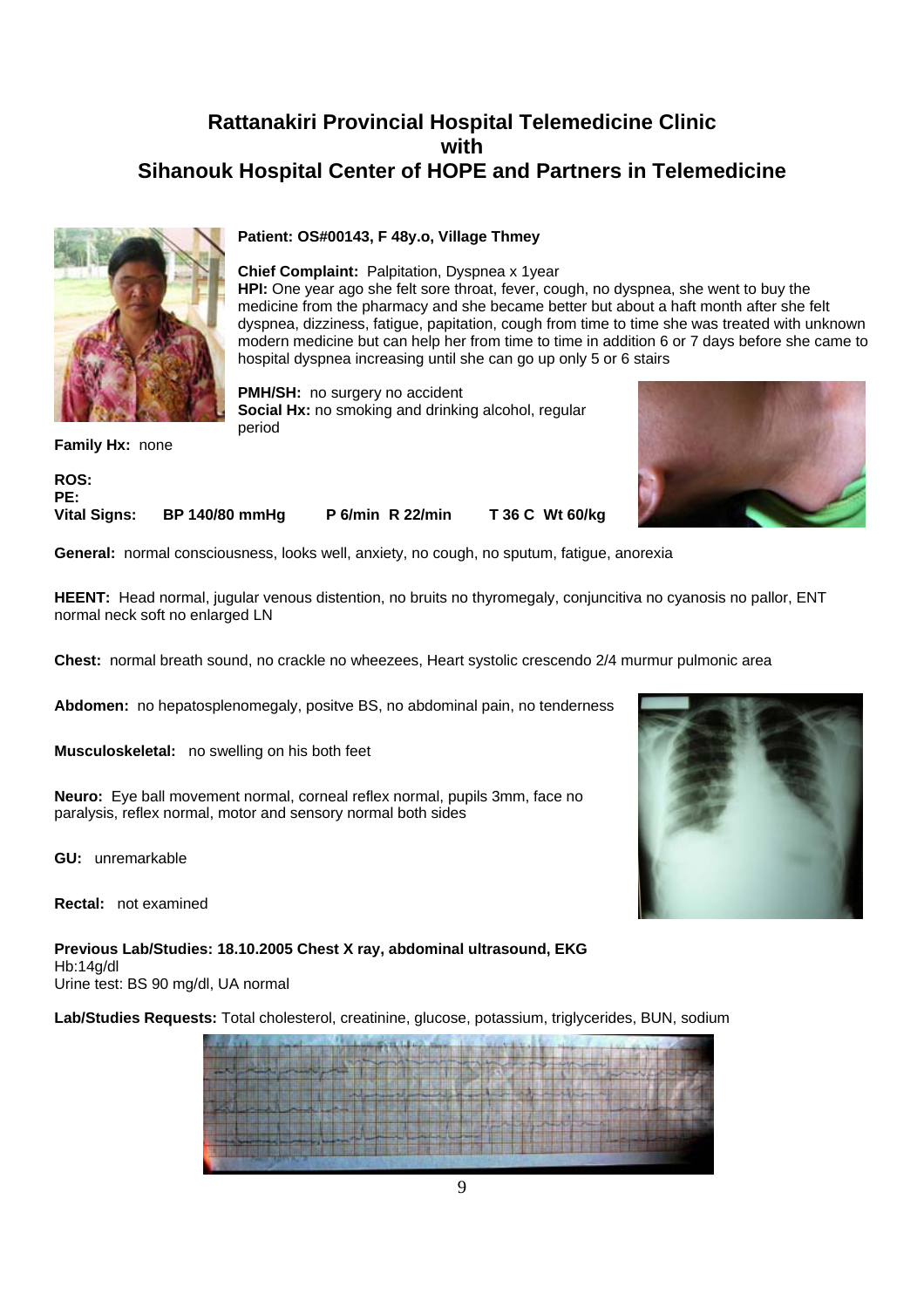#### **Assessment:** congestive heart failure Valvular heart Dz

**Plan:** Digoxine 0,25 mg bid Furosemid 40mg qd Kcl 600mg qd

#### **Comments/Notes:**

**Examined by: Dr Sovitha <b>Date: 18.10.2005** 

Please send all replies to kirihospital@yahoo.com and cc: to tmed rithy@online.com.kh . *The information transmitted in this e-mail is intended only for the person or entity to which it is addredded and may contain confidential and/or priviledged material. Any review, retransmission, dissemination or other use of or taking of any action in reliance upon, this information by persons or entities other than the intended recipient is prohibited. If you received this e-mail in error, please contact the sender and delete material from any computer.*

-----Original Message----- From: Hutter, Adolph M.,Jr.,M.D. [mailto:AHUTTER@PARTNERS.ORG] Sent: Wednesday, October 19, 2005 3:48 AM To: kirihospital@yahoo.com Cc: Fiamma, Kathleen M. Subject: Correction opf Typo on consult reply

I have reviewed the data is sent to me. This lady has symptoms of congestive heart failure and physical findings of jugular venous distention with a 2/4 systolic murmur at the left sternal border compatible with aortic stenosis. The chest x-ray does show left ventricular enlargement. The EKG does not show left ventricular hypertrophy. I think this lady clearly needs further evaluation to include an echocardiogram and probably a catheterization. Therefore she should be sent into an appropriate facility with these things can be carried out. She may need aortic valve replacement if indeed she does have symptomatic significant aortic stenosis.

Sincerely yours,

Adolph M. Hutter Jr. M.D. Professor of Medicine Harbor Medical School Massachusetts General Hospital

**From:** Kiri Hospital [mailto:kirihospital@yahoo.com] **Sent:** Tuesday, October 18, 2005 3:59 PM **To:** Cornelia Haener; Ruth Tootill; Brian Hammond; Paul Heinzelmann; Kathleen M. Kelleher; Joseph Kvedar **Cc:** Bernie Krisher; Noun SoThero; Fil B. Tabayoyong; Ed & Laurie Bachrach; HealthNet International **Subject:** Rattanakiri Referral Hospital TM clinic Patient MS#00144

Dear All,

This is Patient MS#00144 and his photos.

Best regards,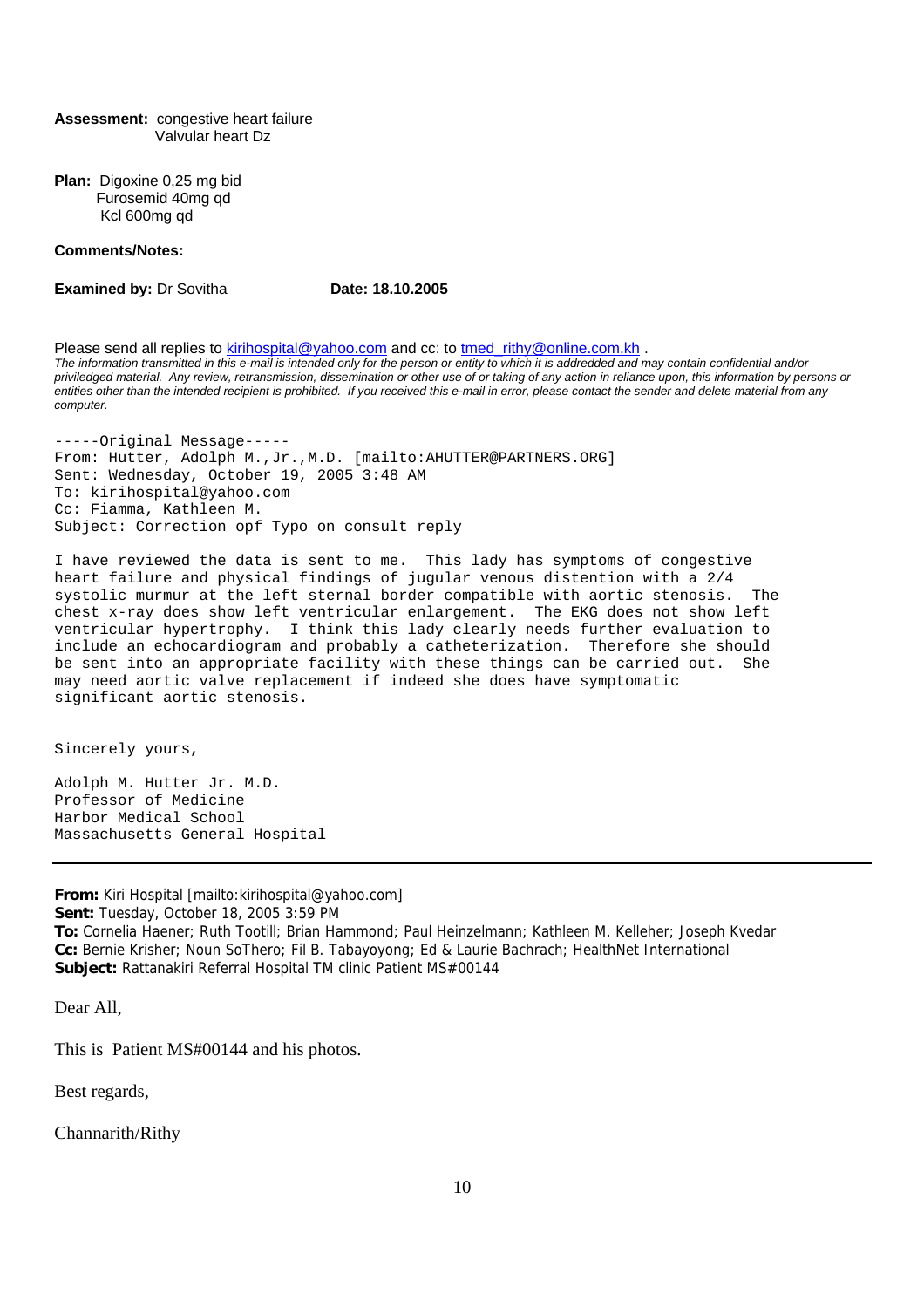

### **Patient: MS#00144,M 52 y.o, Village Thmey**

**Chief Complaint:** Dyspnea, Weight loss x 1 year

**HPI:** One year ago he felt headache, chill, oliguria, fatigue, anorexia, thirst, left chest pain, both legs swollen and he went to private clinic for check blood, His blood result are AgHBs positive, malaria negative and he was treated with unknown moderns medicines for about 3 months he became better( no headache no chill) but his both leg swollen increasing so he went to check urine at the same clinic and his result is glucose in urine + and he was treated with Chlopropamide250mg 2 tablets qd and traditional medicine and now he felt fatigue decreased, polyuria, thirst and leg swollen decreasing, weight loss about 8 kg and dyspnea

**PMH/SH:** no surgery, no accident

**Social Hx:** smoking no drinking alcohol

**Allergies: none**

**Family Hx:** none

**ROS:**

**PE:** 

| <b>Vital Signs:</b> | <b>BP100/60mr</b> |
|---------------------|-------------------|
|                     |                   |

**Vital Signs: BP100/60mmHg P72/min R26/min T36,5C Wt73kg**

**General:** looks well, appetite normal, no fever, no chills no fatigue, no night sweets, normal consciousness, no cough no sputum

**HEENT:** Head normal, conjunctiva no pallor, no cyanosis, visual acuity normal, neck soft no enlarged LN , no throat pain

**Chest:** normal breath sound, no murmur, no crackle, heart regular rhythm

**Abdomen:** positive BS, no abdominal tenderness, no abdominal pain, no hepatosplenomegaly

**Musculoskeletal:** moderate swelling on his both feet

**Neuro:** Eye ball movement normal, corneal reflex normal, pupils 4mm, face no paralysis, reflex normal, motor and sensory normal both sides

**GU:** unremarkable



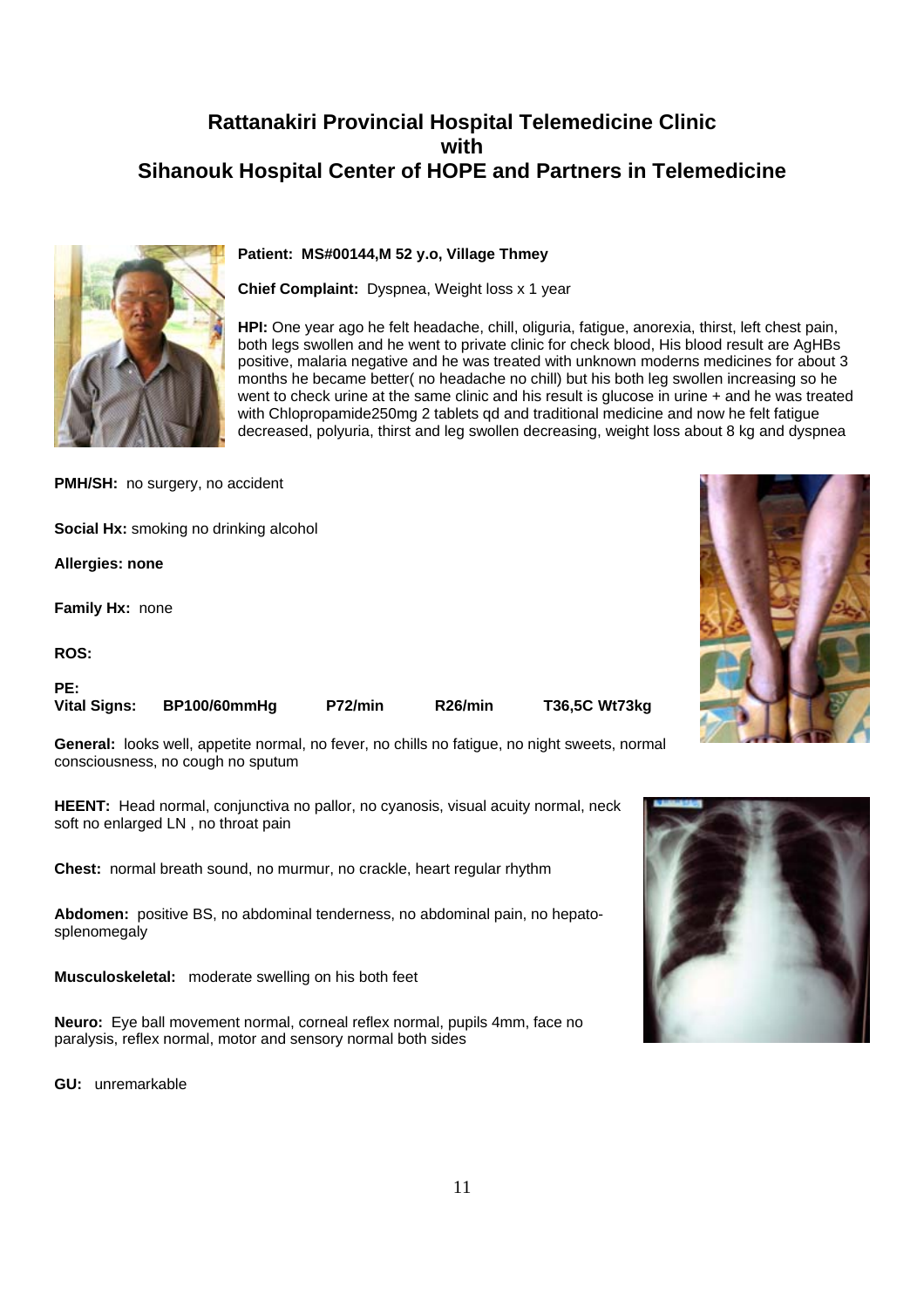

**Rectal:** not examined

#### **Previous Lab/Studies: 18.10.2005 Chest X ray,EKG,Abdomen ultrasound**

**WBC 7300/mm3, RBC 4300000/mm3, Platelet 285000/mm3, Hb 13, Ht 44%, Creatinine 1.4mg/dl, Glucose 160mg/dl, Urea 22.9mg/dl, SGOT 24.2U/l, SGPT 21.4U/l, HBs Ag positive Urine check: BS fasting 164mg/dl** 

 **UA: SG 1.030, PH 5, Leukocyte +1, Nivite negative, prot negative, glucose +1,Ket negative,** 

 **uro normal, Bili negative, Blood negative Lab/Studies Requests:** Total cholesterol, potassium, sodium, triglycerides

**Assessment:** Diabetic **Cirrhosis**  Renal failure Cardiac failure **Plan:** Glibenclamide 5mg qd

#### **Comments/Notes:**

**Examined by: Dr Sovitha <b>Date: 18.10.2005** 

Please send all replies to kirihospital@yahoo.com and cc: to tmed rithy@online.com.kh . *The information transmitted in this e-mail is intended only for the person or entity to which it is addredded and may contain confidential and/or priviledged material. Any review, retransmission, dissemination or other use of or taking of any action in reliance upon, this information by persons or entities other than the intended recipient is prohibited. If you received this e-mail in error, please contact the sender and delete material from any computer.*

**From:** Paul Heinzelmann, MD [mailto:pheinzelmann@partners.org] **Sent:** Wednesday, October 19, 2005 7:02 AM **To:** kirihospital@yahoo.com; tmed\_rithy@online.com.kh; Kathleen M. Fiamma **Subject:** Rattanakiri Referral Hospital TM clinic Patient MS#00144

Dr Sovitha,

Your assessment and plan seems reasonable. I agree with your plan top further assess cardiovascular risk factors. (cholesterol). It will be important to educate this patient about diabetes and the need for diet control (sugar, salt) in addition to medicine.

I dont see evidence of exacerbation of heart failure to explain the dyspnea, and I do have some difficulty reading the EKG due to light reflection. Did the ultrasound show anything?

He will need close follow up, and monitoring of his weight will be of value to assess fluid status.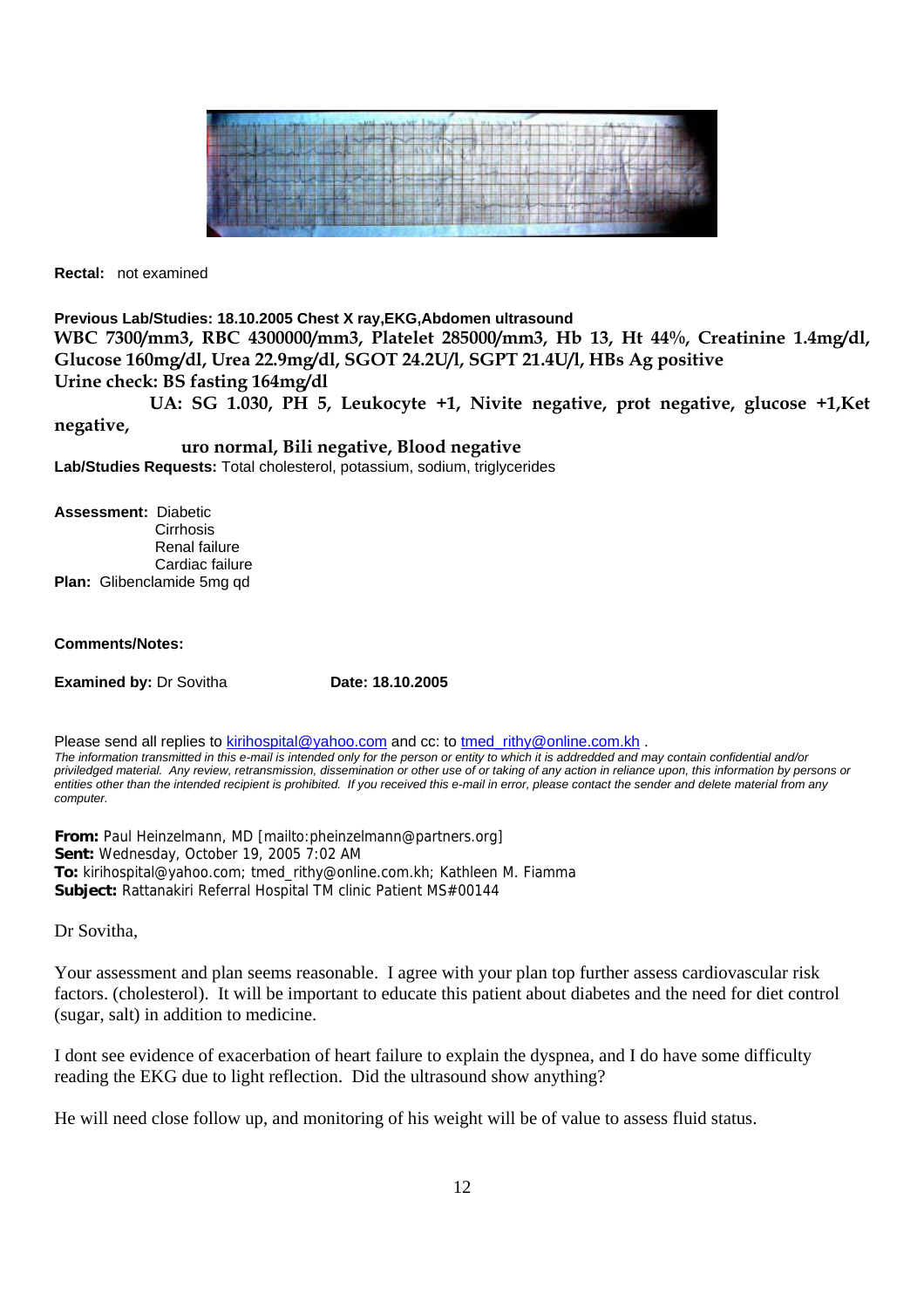Knowing his electrolytes (as you have suggested) will also be helpful -especially if you are considering a diuretic (furosemide), which should be done with caution.

Best, Paul Heinzelmann, MD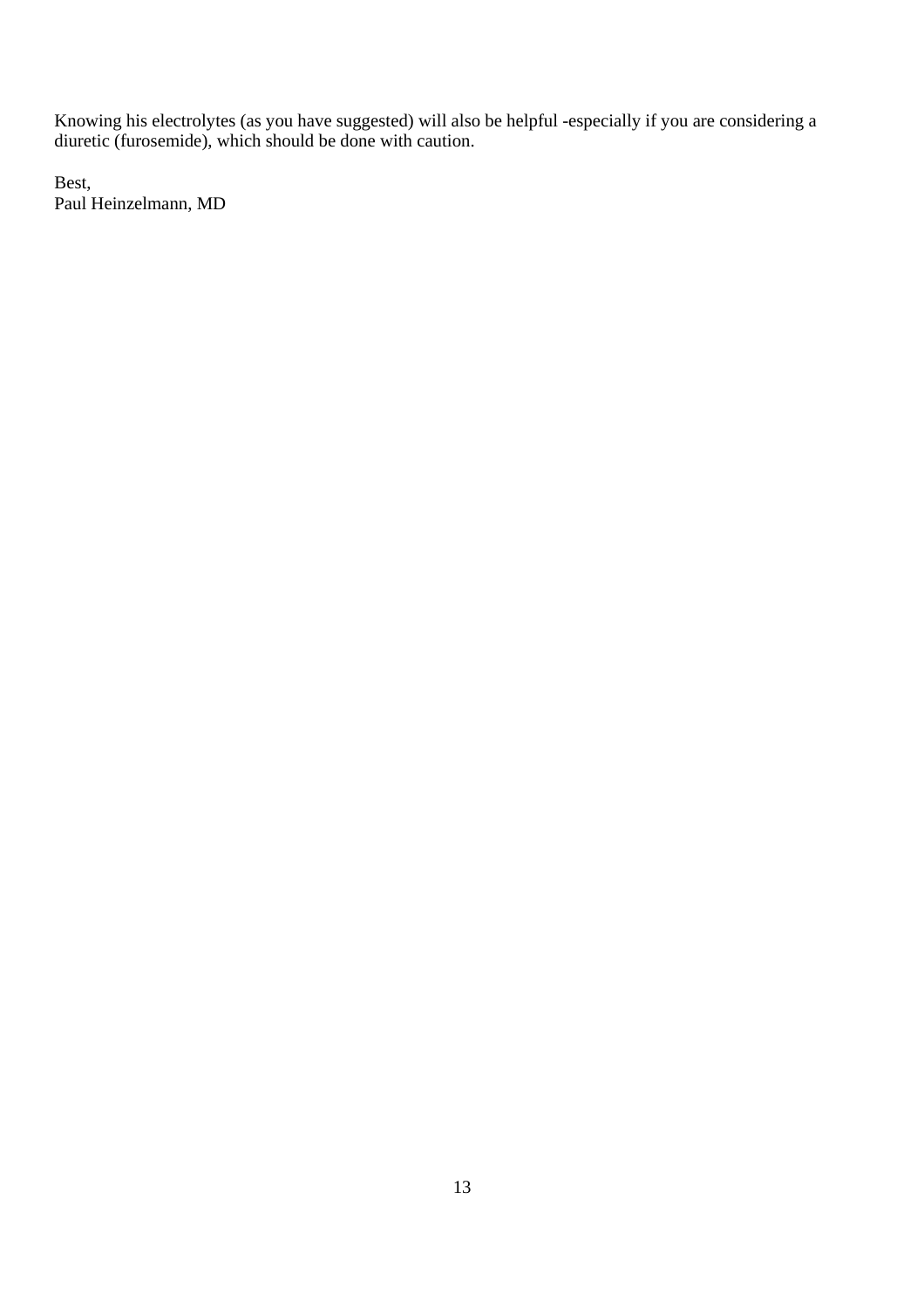# **Wednesday, October 19, 2005**

# **Follow-up Report for Rattanakiri TM Clinic**

There were 4 new and 8 follow up patients seen during this month TM clinic at Rattanakiri Referral Hospital (RRH). The data of all new cases were transmitted and received replies from both Phnom Penh and Boston. Per advice sent by Partners in Boston and Phnom Penh Sihanouk Hospital Center of HOPE (with advice from PA Rithy on location at RRH), the following patients were managed and treated per local staff:

[Please note that in general the practice of dispensing medications at RRH for all patients is usually limited to a maximum of 7 days treatment with expectation of patients to return for another week of supplies if needed be. This practice allows clinicians to monitor patient compliance to taking medications and to follow up on drug side effects, changing of medications, new arising symptoms especially in patients who live away from the town of Banlung and/or illiterate. Medications and lab tests not available at RRH are provided by SHCH to TM patients at no cost]

# **Treatment Plan for Rattanakiri TM Clinic October 2005**

### **New Cases**

- **1. KL#00141, 56F, Village II** 
	- Dx:
	- 1. Dyspepsia
	- 2. Osteoporosis?
	- 3. Parasititis
	- Tx:
	- 1. MgAlOH3 (250/120) chew 2tab po qid prn upset stomach (50 tab)
	- 2. Calcium (600mg) 1tab po bid x one month
	- 3. MTV 1 tab po qd x one month
	- 4. Mebendazole (500mg) chew 1 tab po once

### **2. ST#00142, 29F, TMEY Village**

- Dx:
- 1. Goiter
- 2. Dyspepsia
- 3. Parasititis
- Tx:
- 1. Check TSH and free T4 at SHCH
- 2. MTV 1 tab po qd x one month
- 3. MgAlOH3 (250/120) chew 2 tab po qid prn upset stomach (50 tab)
- 4. Mebendazole (500mg) chew 1 tab po once

Note: This patient did not show up at the clinic on 21/10/05 to receive tx.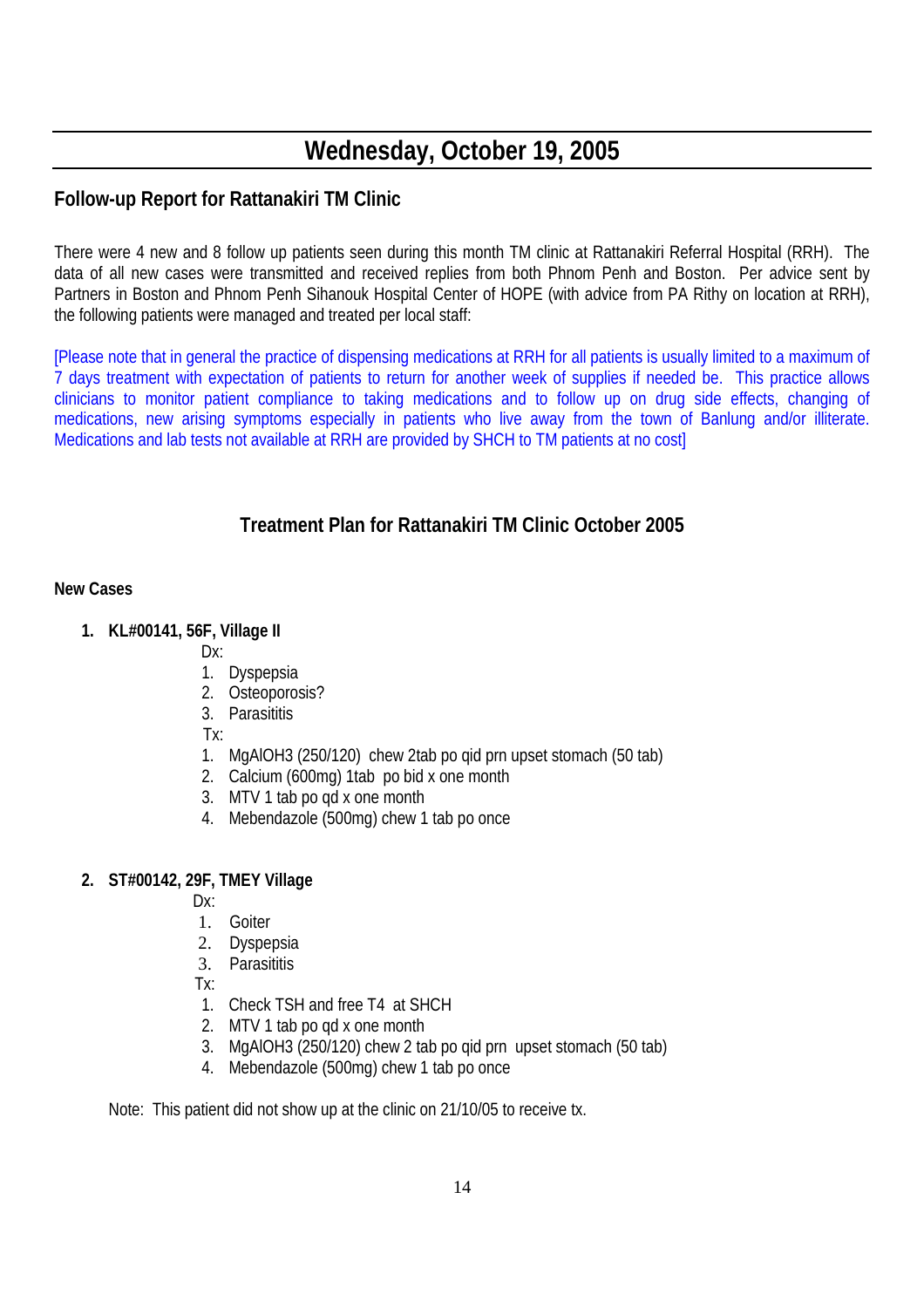### **3. 0S#00143, 48F, TMEY Village**

- Dx:
- 1. Cardiomegaly (CHF? VHD?)
- Tx:
	- 1. 2D Cardiac Echo at Calmette Heart Center
	- 2. Request Creatinine, BUN,Tot cholesterol, glucose, CBC, electrolytes at SHCH
	- 3. ASA (81mg) chew 1tab po qd x 100d

Note: This patient was able to come to Phnom Penh on her own to do 2D heart echo and also to have blood test done at SHCH.

### **4. MS#00144, 52M, TMEY Village**

Dx:

- 1. DMII
- 2. UTI
- 3. Cardiomegaly (Right side heart disease?)
- 4.  $HBSAg(+)$

Tx:

- 1. Glibenclamide(5mg) 1tab po qd x 100d (provided from SHCH)
- 2. 2D Cardiac Echo at Calmette Heart Center
- 3. Cipro (500mg/5cc) susp. 5cc po bid x 10d
- 4. ASA (81mg) chew 1tab qd x 100d
- 5. Captopril (25mg) ¼ tab po qd x 100 d (provided from SHCH)
- 6. DM education ,diet , exercise.
- 7. Request: Creatinine,BUN, tot cholesterol, glucose, CBC, Electrolytes.

Note: This patient was able to come to Phnom Penh on hisr own to do 2D heart echo and also to have blood test done and receive DM education at SHCH.

### **Follow-up patients**

**1. UP#00093, 51F, Village I** 

Dx:

1. Hyperthyroidism

Tx:

- 1. Methimazole (5mg) 1tab po tid x 2 months more ( has one month supply already)
- 2. Recheck TSH and free T4 .

### **2. NS#0006, 18F, Village I**

- Dx:
- 1. Hyperthyroidim

Tx:

- 1. Methimazole (10mg) ½ tab qd x 100d
- 2. Recheck thyroid panel at SHCH .
- **3. NS#00089, 16F, Village I**

Dx: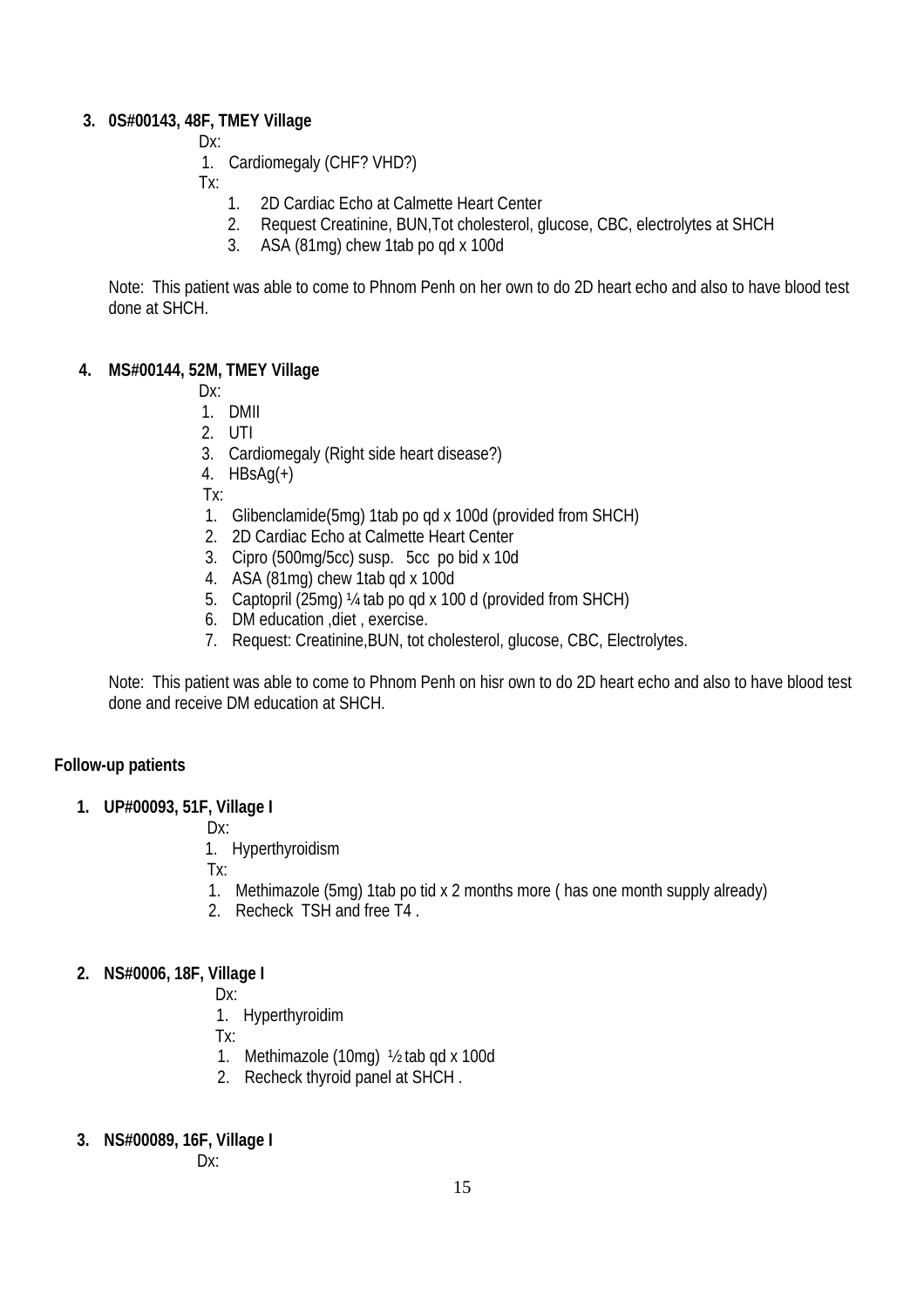1. Hypothyroidism

Tx:

- 1. L-Thyroxin 25mcg 1tab qd x 100d
- 2. Recheck thyroid panel at SHCH .

### **4. CL#00122, 33F, Village III**

Dx:

- 1. Subclinical hyperthyroidism
- 2. Dyspepsia

Tx:

- 1. Methimazole (10 mg ) ½ tab po tid x one month (52tab)
- 2. MgAlOH3 (250/120) chew 2 tab qid prn (30 tab)

### **5. PC#00113, 40F, Village I**

- Dx:
- 1. Pneumonia?
- 2. Goiter with Euthyroidism

Tx:

- 1. Clarythromycin (500mg) 1tab po bid x 7 d
- 2. ASA (81mg) chew 3 tab po tid prn fever
- 3. Spontaneous Abortion 13/10/05 tx at RRH

### **6. LH#00116, 59F, Village IV**

Dx:

- 1. Hyperthyroidism
- 2. HTN
- 3. Nephritis? (resolved)
- 4. Cardiomegaly

Tx:

- 1. HCTZ (50mg) ½ tab po qd x 35 d
- 2. ASA( 81mg) chew 1tab po qd x 35 d
- 3. Methimazole (10mg) ½ tab po qd x 35 d
- 4. Recheck free T4 and TSH at SHCH

### **7. LD#00134, 35F, Fang Village**

- Dx:
	- 1. Hyperthyroidism
- Tx:
	- 1. Aspiration of neck mass at RRH 19/10/05 and send 6 slides to SHCH pathology lab

### **8. TR#00120, 34M, Village I**

Dx:

- 1. Sciatica
- 2. Dyspepsia

Tx:

1. Ranitidine (300mg) 1tab po bid x one month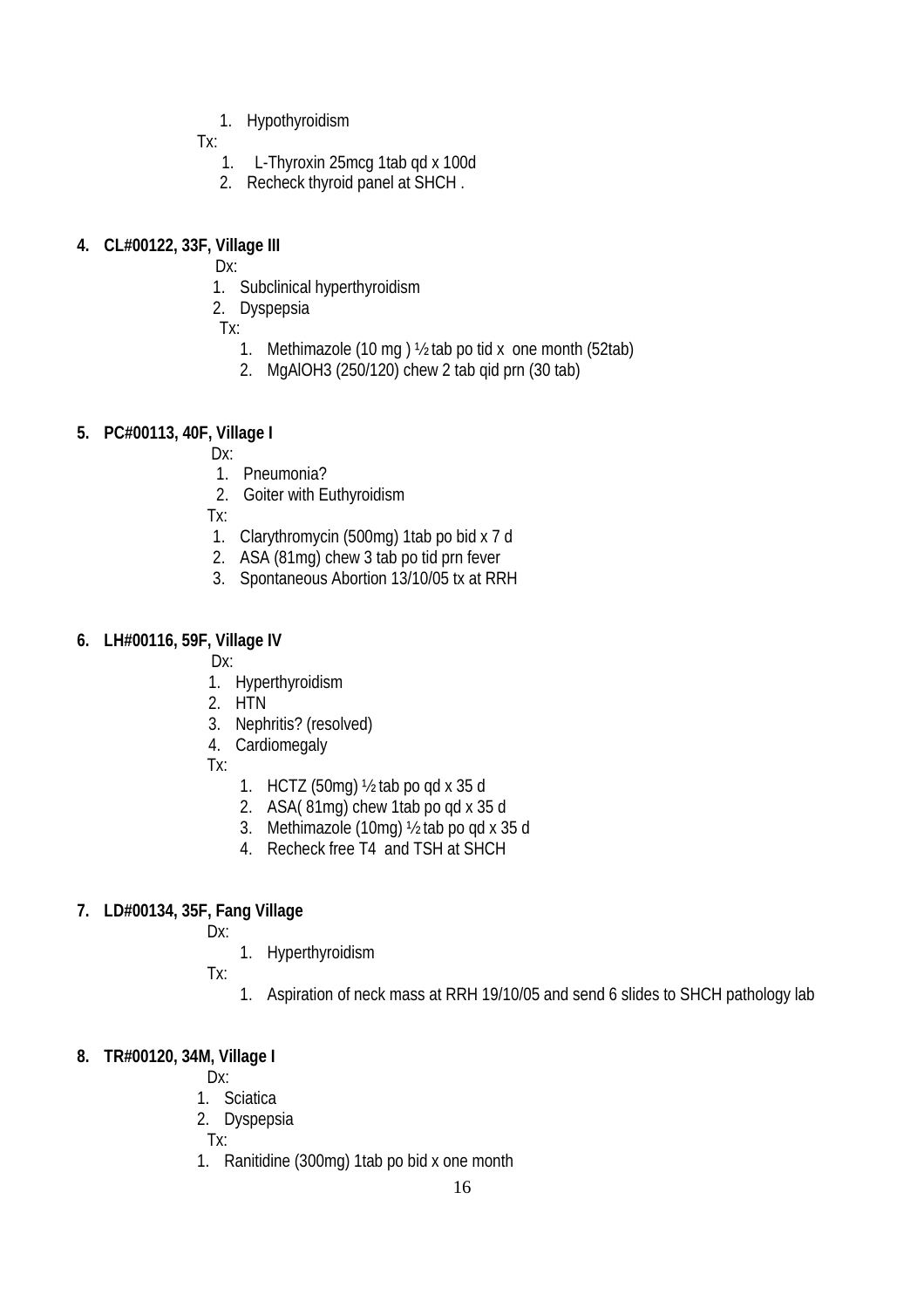- 2. Naproxen (220mg) 2tab po bid prn pain
- 3. MTV 1 tab qd x one month

### **Follow-up Notes:**

**From:** Rithy-chau [mailto:tmed\_rithy@online.com.kh] **Sent:** Thursday, October 27, 2005 11:20 AM **To:** 'Kiri Hospital' **Cc:** Bernie Krisher (bernie@media.mit.edu); 'Gary Jacques'; So Thero Noun (thero@cambodiadaily.com); Fil - Jr. Tabayoyong (docfil@yahoo.com); Ed & Laurie Bachrach (lauriebachrach@yahoo.com); Bunse Leang (tmed1shch@online.com.kh) **Subject:** Rattanakiri TM Clinic October 2005 Follow-up Report

Dear Dr. San and Channarith,

Here is the latest follow-up report for patients seen at October 05 TM clinic:

### **1. NS#0006, 18F, Village I**

Dx: Hyperthyroidism

| TFTs on 21/10/05 | TSH     | < 0.02 | $[0.49 - 4.67]$  |
|------------------|---------|--------|------------------|
|                  | Free T4 | 24.26  | $[9.14 - 23.81]$ |

Tx: Please increase her medication as follow  $\rightarrow$  Methimazole 10mg 1 tab po qd and recheck free T4 in 2 months. Since her goiter is nodular and at least grade II, she needs thyroidectomy when her free T4 becomes normalized consecutively for 6 months (i.e. when her free T4 is normal x3 with blood test 3 months apart).

### **2. NS#00089, 16F, Village I**

Dx: Hyperthyroidism  $2^{nd}$  to medication (initial dx hypothyroidism)

| TFTs on 21/10/05 | TSH     | < 0.02 | $[0.49 - 4.67]$  |
|------------------|---------|--------|------------------|
|                  | Free T4 | 48.16  | $[9.14 - 23.81]$ |

Tx: Please increase her medication as follow  $\rightarrow$  L-thyroxine 25mcg 1 tab po bid and recheck TSH in 2 months.

### **3. UP#00093, 51F, Village I**

Dx: Subclinical Hyperthyroidism

| TFTs on 21/10/05 | TSH     | 0.02  | $[0.49 - 4.67]$  |
|------------------|---------|-------|------------------|
|                  | Free T4 | 23.35 | $[9.14 - 23.81]$ |

Tx: Please keep her medication the same as follow  $\rightarrow$  Methimazole 10mg  $\frac{1}{2}$  tab po qd and recheck free T4 in 2 months.

#### **4. LH#00116, 59F, Village IV**

| Dx: 1. Subclinical Hyperthyroidism                                | 2. HTN  |       | 3. Cardiomegaly (VHD/MS/CHF??)                             |
|-------------------------------------------------------------------|---------|-------|------------------------------------------------------------|
| TFTs on 21/10/05                                                  | Free T4 | 15.54 | $[9.14 - 23.81]$                                           |
| Tx: Please keep her medication as follow $\rightarrow$<br>months. |         |       | 1. Methimazole 10mg 1/2 tab po gd and recheck free T4 in 2 |
|                                                                   |         |       | 2. HCTZ 50mg $\frac{1}{2}$ tab po qd                       |
|                                                                   |         |       | 3. ASA 81mg chew 1 tab po qd                               |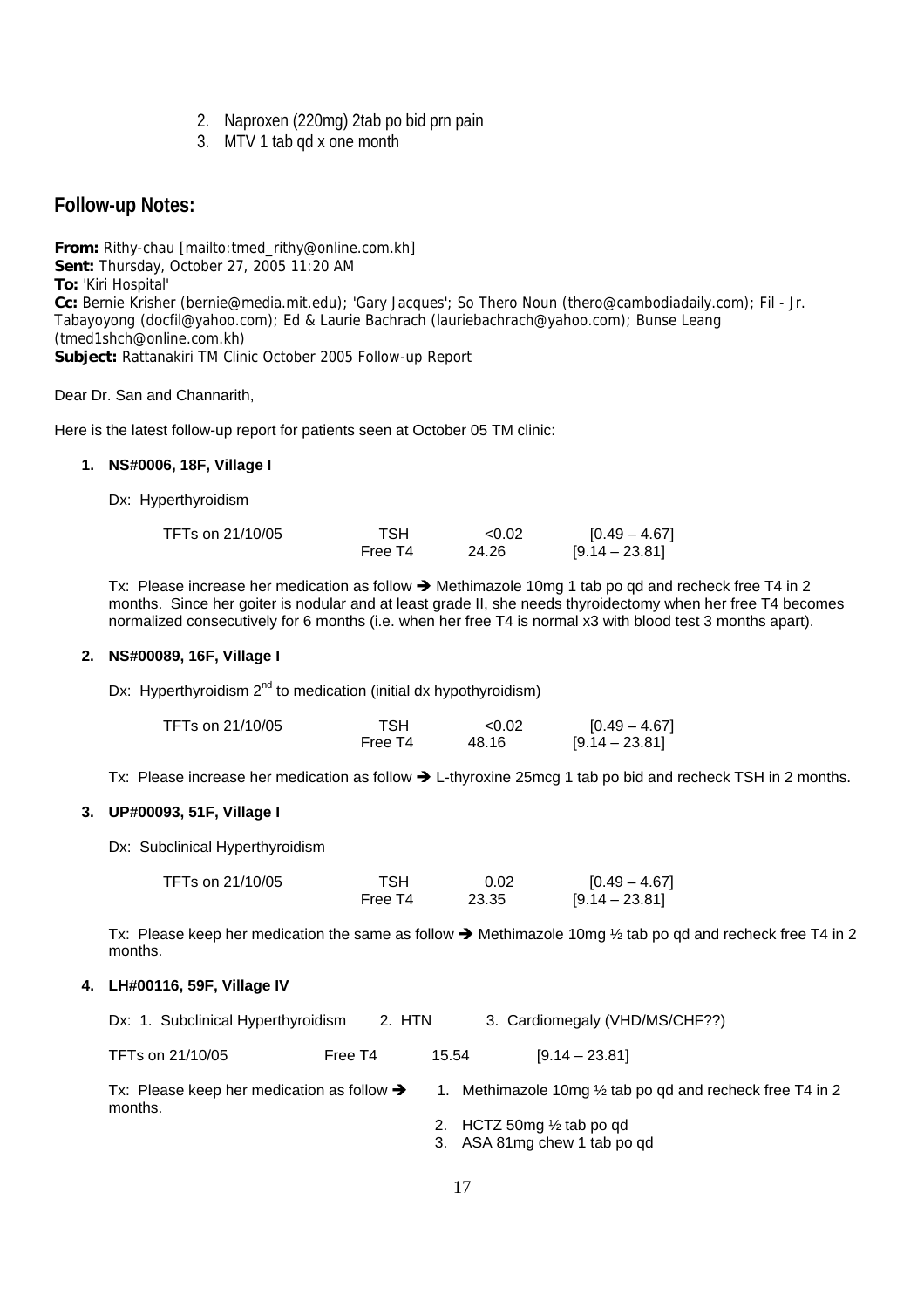4. Recommend to have 2D cardiac echo at Calmette Cardiac Center in Phnom Penh (let me know when she will be coming to PP and ask her to bring by the result for me to see before returning back to RK).

#### **5. OS#00143, 48F, Tmey Village**

Dx: 1. ASD (Atrial Septal Defect) 2. Right Atrial Dilated

2D Cardiac Echo on 26/10/05 at Calmette Cardiac Center  $\rightarrow$  Conclusion: EF not given, right atrial dilated, ASD with second ostium diameter approx.

> 20mm shunting left to right, LV not dilated, paradoxical movement of ventricular septum, PAP = 45 mmHg

Repeated EKG done at SHCH on 26/10/05  $\rightarrow$  NSR with HR = 84

Tx: Her medication was given at SHCH as follow  $\rightarrow$  add Furosemide 40mg  $\frac{1}{2}$  tab po qd x 100d, eat 2 bananas qd and to continue with ASA 81mg chew 1 po qd (given at RRH TM clinic; patient returned to RK on 27/10/05 and advised to meet Dr. Kok San upon arrival in the province. Follow-up next TM clinic.

#### **6. MS#00144, 52M, Tmey Village**

Dx: 1. DM II 2. UTI

Repeated EKG at SHCH on 26/10/05  $\rightarrow$  NSR with HR = 91 Random BS (finger stick) = 293 mg/dL U/A: Gluc +4, Ket +1 2D cardiac echo on 26/10/05 at Calmette Cardiac Center  $\rightarrow$  Conclusion: Normal with EF = 73%

Tx: His medications were given at SHCH as follow  $\rightarrow$  discontinue Chlorpropamide and start Glibenclamide 5mg 1 tab po qAM x 100d, Captopril 25mg ¼ tab po qd x 100d, and continue with ASA and Cipro provided at RRH TM clinic. DM education and foot care provided by SHCH Nurse Tol Bunna. Please check his fasting blood sugar (finger stick) with target goal between 90-130 mg/dL and U/A dipstick every week—**please report these results to Rithy each week for advice on management of this patient**. Follow-up next TM clinic.

Concerning SHCH Patient Pal Sinay, 26F, Village I, dx with subclinical hyperthyroidism and dyspepsia, tx with methimazole 10mg ½ tab po bid, propranolol 40mg ¼ tab po bid, and MgAlOH3 250/120mg chew 1 po tid x 2 mo., her physician at SHCH agreed for her to be follow-up at RRH and do not need to return to PP for her next appointment on 14/12/05. She can get her refill of medications (from SHCH) and medical care (as long as her thyroid condition is stable) through the TM clinic at RRH. Please inform her to come for follow-up at our TM clinic in December 2005.

If you have concern or queries for any of the above patients, please let me know.

Best Regards,

Chau Rithy SHCH Physician Assistant

**From:** Rithy-chau [mailto:tmed\_rithy@online.com.kh] **Sent:** Friday, October 28, 2005 4:10 PM **To:** 'Kiri Hospital' **Cc:** Bernie Krisher; So Thero Noun; 'Gary Jacques'; Fil - Jr. Tabayoyong; 'Heinzelmann, Paul J.,M.D.'; Ed & Laurie **Bachrach Subject:** More Lab Results for Patients Seen at Rattanakiri TM Clinic October 2005

Dear Channarith and Dr. Kok San,

Here are some more lab results on 26/10/05 at SHCH for the following patients from the October 05 TM Clinic: